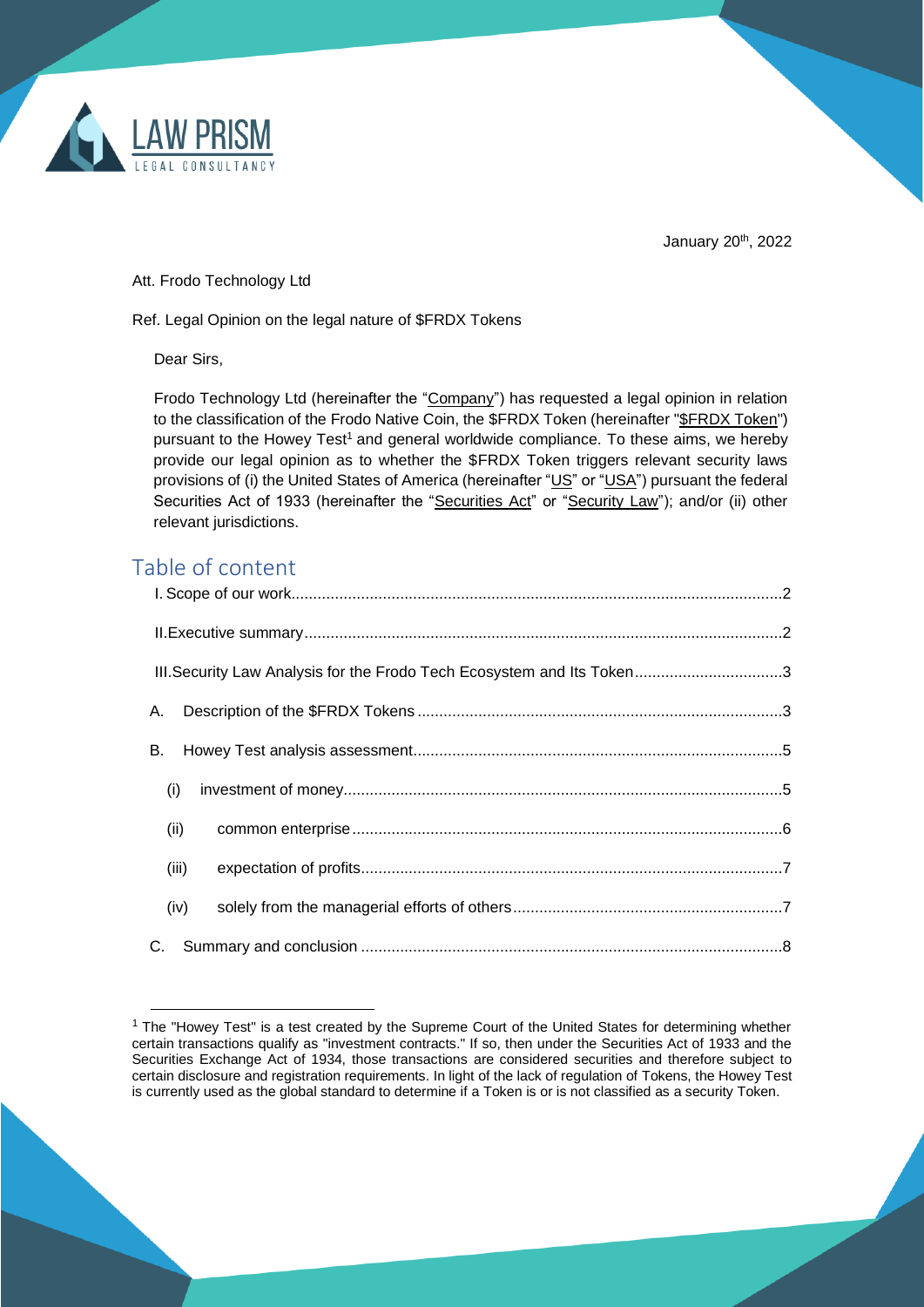

## <span id="page-1-0"></span>**I. SCOPE OF OUR WORK**

The content of this legal opinion is based on the following information provided by the Company: (i) the whitepaper entitled "*Frodo Tech Whitepaper Bring Tomorrow's Business Today*" version 2022.1 (hereinafter the "White Paper"); (ii) the information provided at https://www.frodotech.com/; and (iii) the security audit found at https://www.certik.com/projects/frodo-tech. The analysis, comments and conclusions set forth in this legal opinion are based solely on our review of such information and research of the pertinent legislation, regulations of the competent governmental institutions in different parts of the world, including agencies such as Security and Exchange Commission (SEC), Commodity Futures Trading Commission (CFTC), Monetary Authority of Singapore (MAS), European Central Bank (ECB), and case law in force as of the date hereof. Nevertheless, we cannot provide a thorough review aimed at verifying compliance with the regulatory regime of each jurisdiction in the world. Hence, in this legal opinion we will focus on the Security Law, as the Howey Test is generally used a global standard to consider if a Token shall be deemed a security Token.

For purposes of this legal opinion, we have not conducted any investigation as to factual circumstances. This opinion is merely informative and does not address matters of fact. It should be taken into account that the legal analysis herein may be updated in the future as new laws and regulations arise.

## <span id="page-1-1"></span>**II. EXECUTIVE SUMMARY**

We have considered whether the \$FRDX Token shall be classified as a security Token or a utility Token. After the analysis of the information we received, it is our view that, provided that such information is accurate and complete, \$FRDX shall be deemed a utility Token.

We base our conclusion on the fact that, according to the documents reviewed, \$FRDX Tokens do not pass the Howey Test and they do not constitute or represent shares, debentures or interests in the Company. Moreover, \$FRDX Tokens are separate and distinct from the shares in the Company and are only intended to allow Token holders to use and transact within the Frodo Tech ecosystem.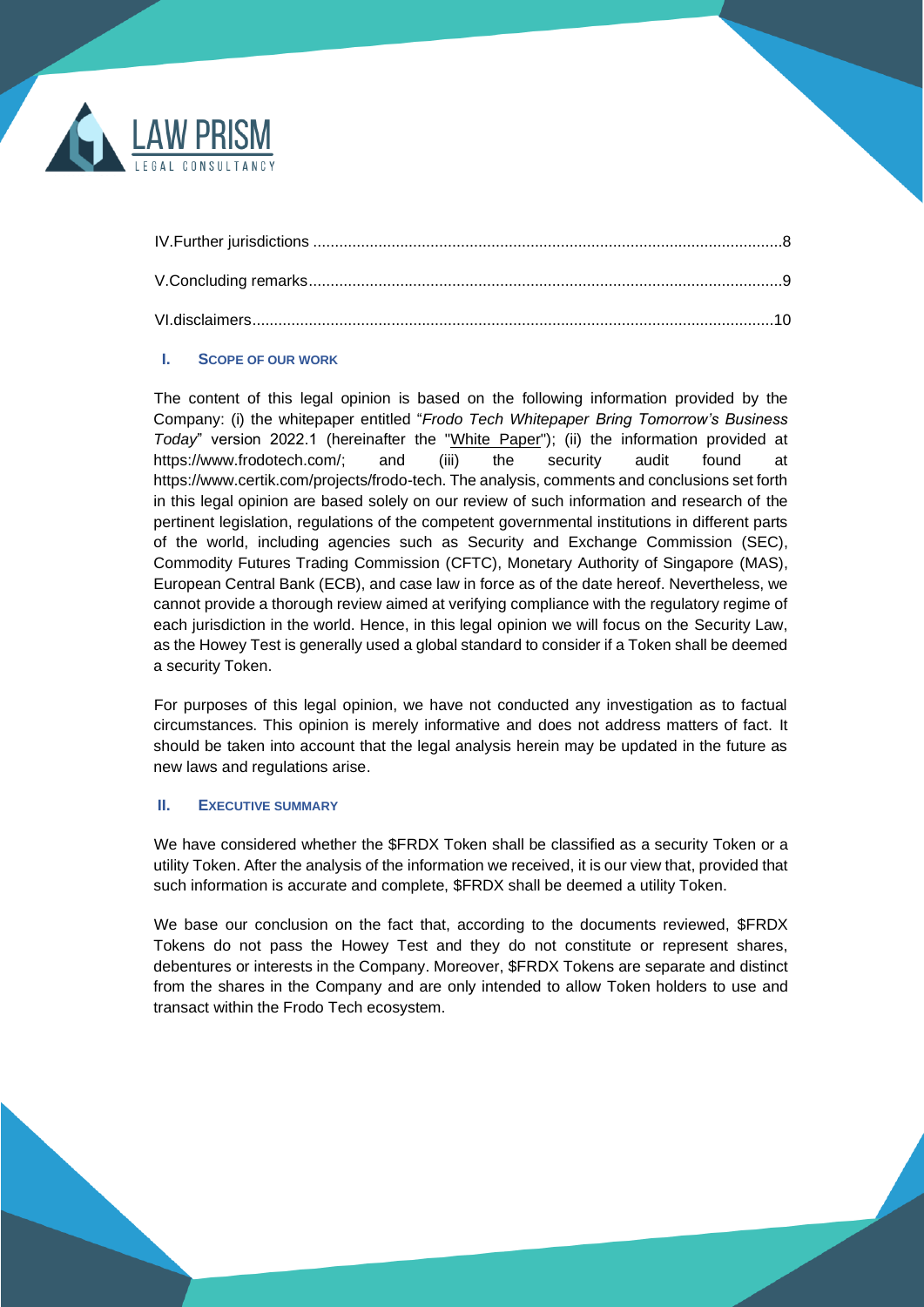

#### <span id="page-2-0"></span>**III. SECURITY LAW ANALYSIS FOR THE FRODO TECH ECOSYSTEM AND ITS TOKEN**

#### <span id="page-2-1"></span>A. Description of the \$FRDX Tokens

According to the White Paper what has triggered the generation of the Frodo Tech Ecosystem (the "Ecosystem") is the following:

*"The unbanked constitute a large market that any existing institutions do not well serve. In developing countries, mainstream banks are unwilling to extend credit to them. Moreover, it usually involves extremely high-interest rates to offset the risk, a major pain point for the unbanked."*

To solve the problem, the Company has created the Ecosystem and issued a Token called \$FRDX. To these aims, the Ecosystem is aimed at offering peer-to-peer transactions, no intermediaries, cross-border transactions, easy integration, real-time exchange, OS compatibility, auto settlement option, lack of complex verification and identification.

Moreover, the White Paper states that "*we strongly believe in independent crypto, in which protected anonymisation technologies, digital pseudonyms, and digital money are employed to circumvent state control - surveillance, censorship, and taxation. Thus we are independent crypto aiming at providing conditions for getting rid of state interference."*

The Company is aiming to "*balance and equity with access to modern global financial services by decentralising and eliminating cumbersome, slowing, restrictive governments, banks, and stock exchanges rules."*

According to page 14 of the White Paper, the main business of Frodo Tech is to provide a fast, secure, and easy to use payment system through the Frodo Payment Gateway (FPG). In FPG, users can transfer different types of crypto and are not limited to the traditional payment systems, the process is done from wallet to wallet. Another advantage of using an FPG platform is anonymity, ensuring buyer's and vendor's privacy.

The functioning of the FPG is as follows "*The FPG include solutions for various platforms, like integration with e-commerce platforms like Shopify, PrestaShop, Magento, etc.; for payment through in-store [point-of-sale \(](https://www.investopedia.com/terms/p/point-of-sale.asp)POS) systems, like Soft Touch and DC POS; and for direct payments from within the popular billing and accounting solutions, like Host Bill and Invoice Ninja. The FPG can also accept donations in cryptocurrencies (…)"*

As part of their services, the Company offers the following: *"Any company and startup can tokenise their securities with our platform. We give them the services of tokenising, whitepaper and business plan advice, and implementation for tokenising their assets."*

The ecosystem includes FrodoPay which is "*a mobile app, a simple interface that enables the*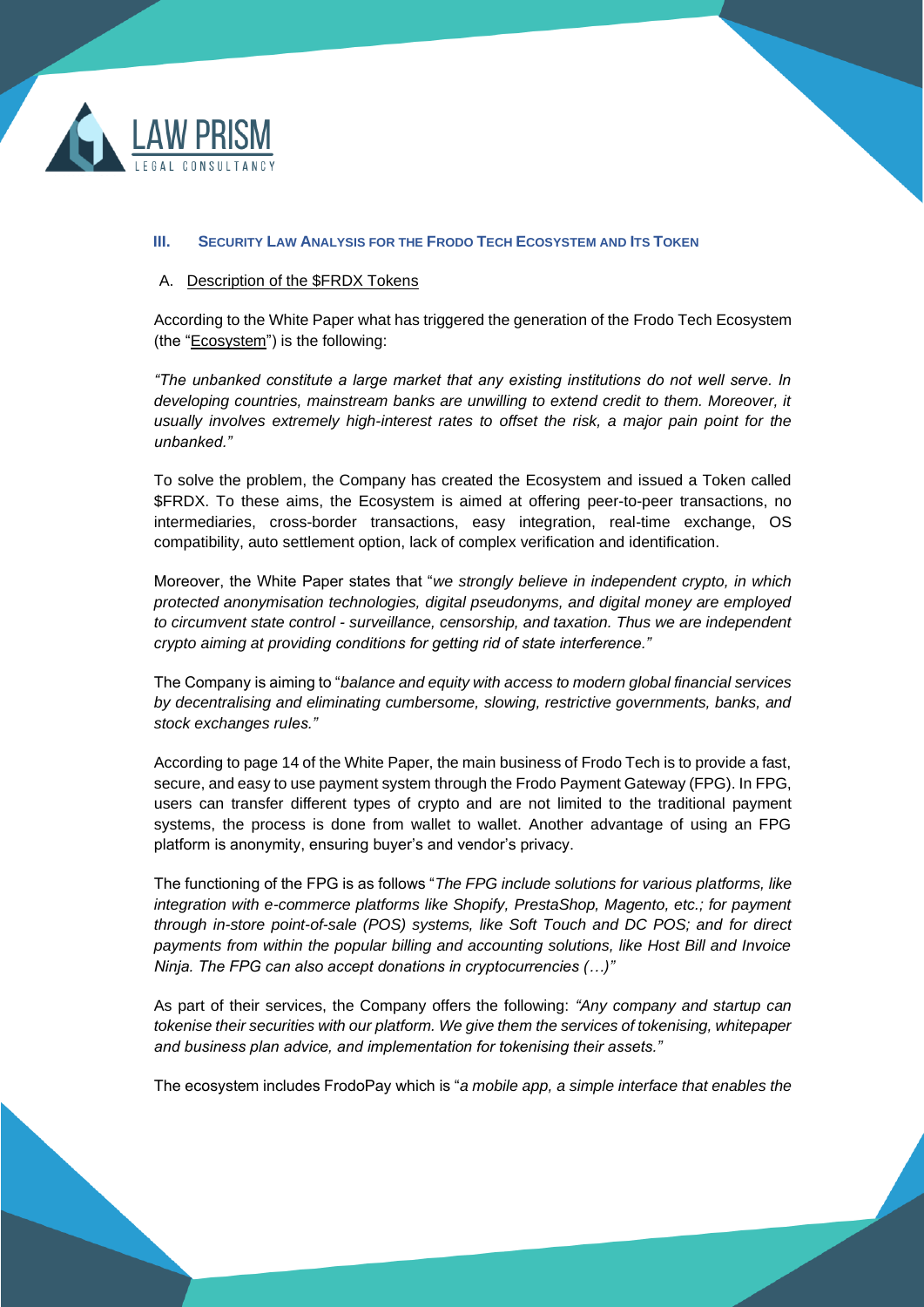

*person to person crypto payment solutions instantly. It is a safe, simple, and helpful way to manage your money*

- *Pay at your many places with cryptos such as shopping mall, Taxi, bill payment and many others*
- *Send and receive money instantly in less than 1 second!*
- *Earn rewards for everyday payments*
- *Understand your spending & improve your financial health*"

FrodoPay supports the following payment methods: QR payment, IoT payment, Private Link Payment, Merchant

As stated in the White Paper, \$FRDX token is built on the Binance Smart Chain Blockchain network. According to the Company, the \$FRDX Token is a means to: "*motivate clients, exchange owners often give tokens to users. With the Frodo native token, people can trade and pay fewer fees on our exchange. Some of our native token's benefits are:*

- *Frodo Tech Exchange fee discount*
- *FPG transaction fee discount*
- *Security token and stock trade commission discount*
- *Acceptable on the Frodo Tech payment gateway*
- *Ability to be listed on Frodo Tech's other trusty exchanges*
- *Discount on purchases or trades in the ecosystem*
- *potential value increases due to project growth"*

The Whitepaper clearly provides that: *"In the Frodo Tech ecosystem, you can use our crypto payment gateway on your website to provide an alternative payment method for your customers. With our centralised exchange, you can safely trade quickly and anonymously. In contrast, with our decentralised exchange, you can even launch your exchange and trade in a fully decentralised and peer-to-peer way."*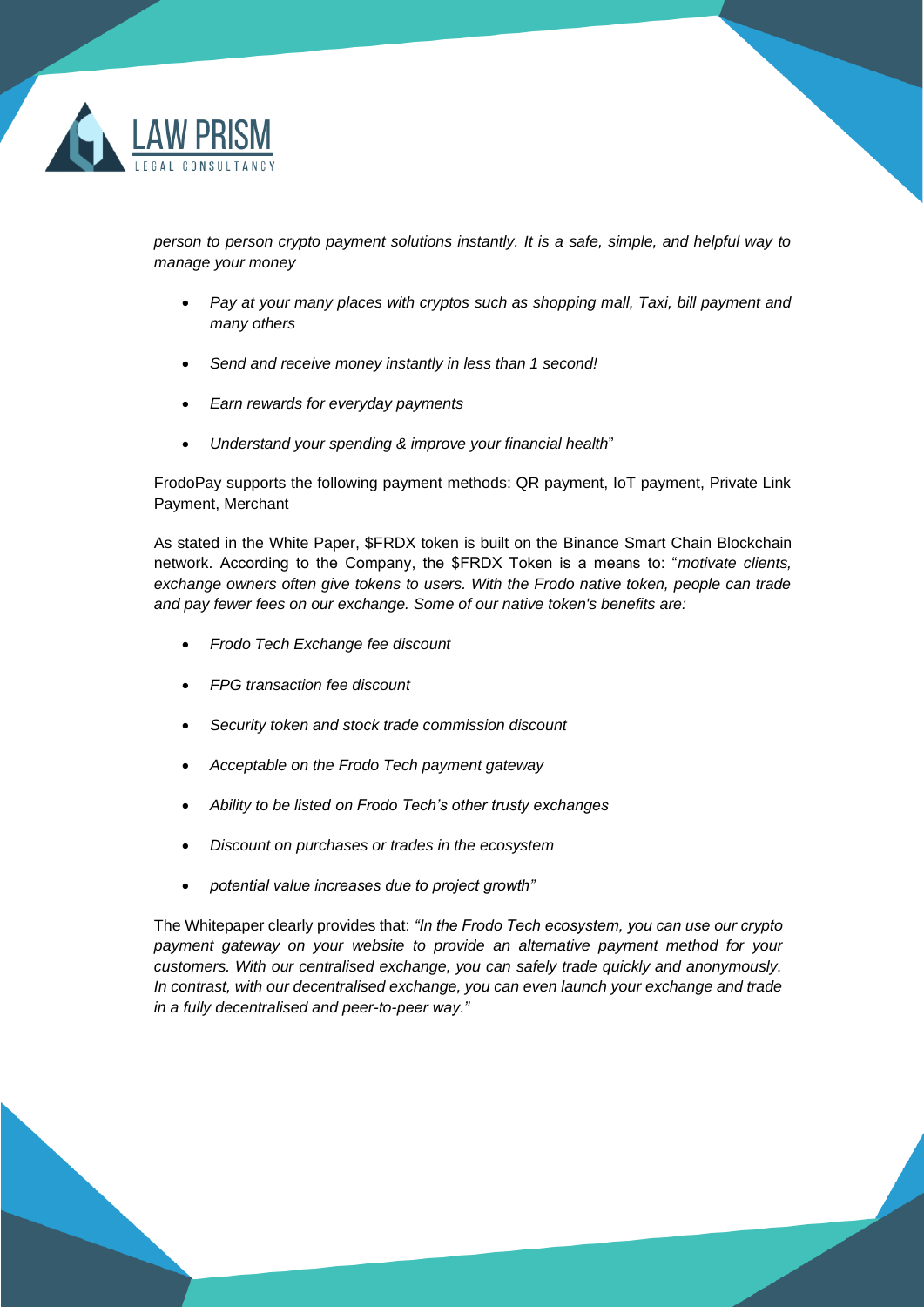

#### <span id="page-4-0"></span>B. Howey Test analysis assessment

Pursuant Section 2(a)(1) of the Securities Act a security is:

*"Any note, stock, treasury stock, security future, security-based swap, bond, debenture, evidence of indebtedness, certificate of interest or participation in any profit-sharing agreement (…) investment contract (…) or, in general, any interest or instrument commonly known as a 'security', or any certificate of interest or participation in, temporary or interim certificate for, receipt for, guarantee of."* 

The Securities Act tend to control issuing of securities and to testify particular interests attached to them. However, the Securities Act prioritizes substance over form. Therefore, if the SEC believes that any kind of cooperation is promising future profits arising from the mere signing of a contract, it may investigate the case and declare such contract a security. In that scenario, parties to such contract shall disclose particular information to the SEC.

The relevant case law for determining whether an instrument meets the definition of a security is SEC v. Howey, 328 U.S. 293 (1946). In such ruling, the US Supreme Court construes the "investment contract" standard within the definition of a security. The court explains the definition of the security transaction as follows:

*"a contract, transaction or scheme whereby a person invests his money in a common enterprise and is led to expect profits solely from the efforts of the promoter or a third party*."

According to the Court, such definition of investment contracts "*embodies a flexible rather than a static principle, one that is capable of adaptation to meet the countless and variable schemes devised by those who seek the use of the money of others on the promise of profits."*

Consequently, it can be deduced that the standard for determining the existence of an Investment Contract has the following prongs that must be cumulatively fulfilled: (i) investment of money; (ii) common enterprise; (iii) expectation of profits; (iv) solely from the efforts of others.

#### <span id="page-4-1"></span>**(i) investment of money**

With regard to the first prong, the Supreme Court has held that the only requirement is *"tangible and definable consideration in return for an interest that had substantially the characteristics of a security.*" As explained, the \$FRDX Tokens do not confer any direct monetary right upon their holders and there is no expectation of any financial gain solely from the purchase of \$FRDX Tokens. According to the White Paper, the purpose acquiring such Tokens is to receive the advertised benefits of: (i) Frodo Tech Exchange fee discount; (ii) FPG transaction fee discount; (iii) Security token and stock trade commission discount; (iv) Acceptable on the Frodo Tech payment gateway; (v) Ability to be listed on Frodo Tech's other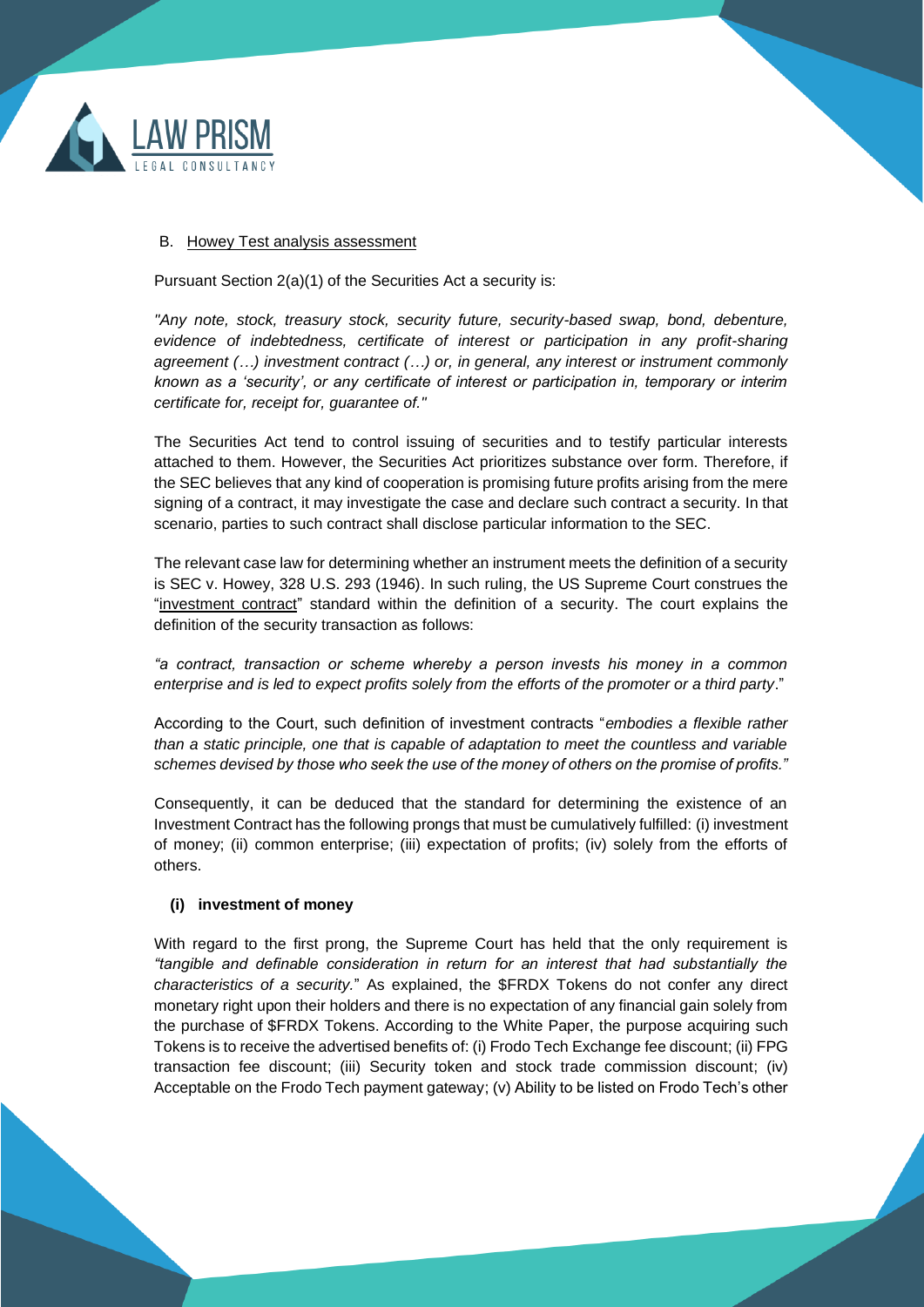

trusty exchanges; (vi) Discount on purchases or trades in the ecosystem; (vii) potential value increases due to project growth. In attention to the substance of the purpose of the Tokens, it is not safe to conclude that the sales of \$FRDX Tokens will not be regarded securities transactions. This is because the purposes of purchasing the token is to receive an economic benefit derived from either a) obtaining a discount on a service offered by the Company; and/or b) a future expectation that the price of the token will increase and Token holders will be able to sell it at a higher price. Consequently, in our opinion, the first prong of the Howey Test is likely to be satisfied.

#### <span id="page-5-0"></span>**(ii) common enterprise**

The Supreme Court has not specified a definition of a common enterprise. The concepts to analyse underlying contractual relationships of the parties have been developed by US Federal Circuits as follows: "horizontal commonality" and "vertical commonality".

Horizontal commonality is found when (i) investors' contributions are pooled together; and (ii) the fortune of each investor depends on the success of the overall enterprise. On the other hand, vertical commonality is found when the investors' fortune depends on the expertise of the promoter or third parties. Thus, a common enterprise exists if there is direct correlation between success or failure of the promoter's efforts and success or failure of the investment.

However, it must be noted that there is no uniform understanding over the term "common enterprise". The key essence of this approach is that investors share the risks either to receive or to lose everything. It our opinion that it is not the case with \$FRDX Tokens.

There is no horizontal commonality. The analysis of the White Paper suggests that the users and the Company are independent with regard to the use of the Ecosystem. Each user acts independently and in their own interests. The Company provides an Ecosystem in which users can perform different financial transactions. Thus, we argue that each \$FRDX Token holder is independent of the state of the Company. Under those circumstances, it cannot be inferred that the fortune of each investor depends on the success of the overall enterprise. Moreover, the Ecosystem is not designed to directly or indirectly share profits with the Token holders. Although funds initially collected from the Token purchasers are pooled together, this is to permit the further development of the Ecosystem.

There is no vertical commonality. To meet such test, it must be demonstrated that the fortune of the investors is linked to those of the promoters (Company). There has to be a direct correlation between success and failure of the promoter's efforts and success and failure of the investor. In this case, \$FRDX Token holders accept risks of a different nature than those risks assumed by Company (the promoters). The Company's risks are associated with, among others, the inability to use funds as specified in the White Paper, problems with developers, inability to develop or launch the system, lack of users. In all such cases, promoters' risks do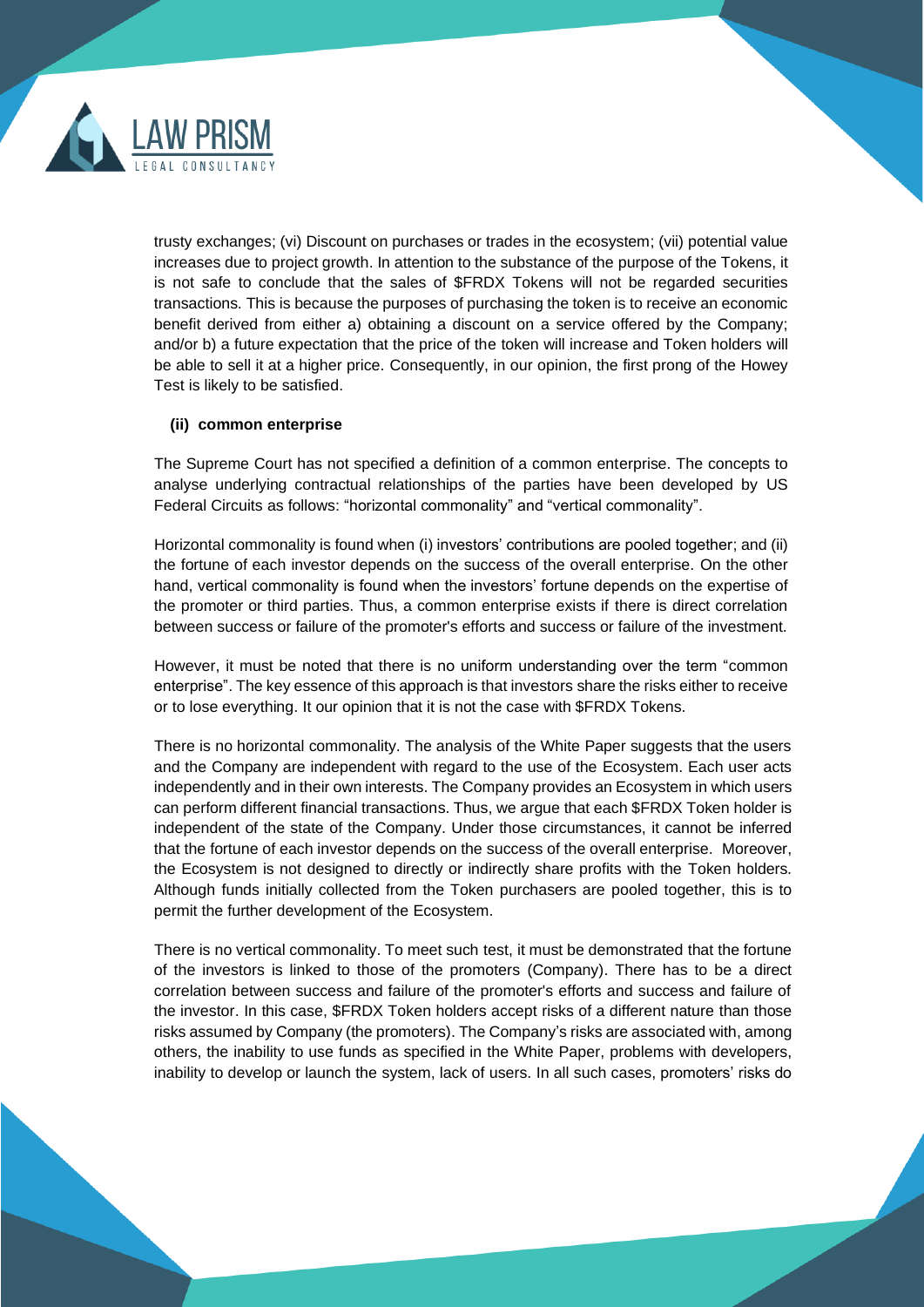

not correlate with those of the users. \$FRDX Token holders are in risk only if the declarations contained in the White Paper are not implemented.

### <span id="page-6-0"></span>**(iii) expectation of profits**

The third prong is defined as an "*expectation of profit derived from the entrepreneurial or managerial efforts of others"*. This determines whether potential investors: (i) expect to receive profits from their own efforts; or (ii) from the efforts of the Company.

It has been said that *"It is an investment where one parts with his money in the hope of receiving the profits from the efforts of others, and not where he purchases a commodity for personal consumption or living quarters for personal use".*

The White Paper states that "*Five percent of the total supply will be paid as bonuses/gifts as an incentive to move over time."* Rewards are earned for everyday payments.

Moreover, the white paper states that "*Frodo-Tech runs a referral program: share your FRDX referral link with your friends, and you'll get 1000 FRDX for each invitation. After your friend purchases the token following your link, the token will be credited to your account*."

Since the rewards are to be earned by effort rather than passively waiting for returns from any other person, there cannot be said to be any pooling of profits or other income to be paid to purchasers of \$FRDX tokens. As we understand it, the rewards given to Token Holders are to be used only within the Frodo Tech Ecosystem.

We assume that Token holders purchase the \$FRDX Tokens not only with the speculative purposes, although one of the stated benefits of purchasing \$FRDX Tokens is *"potential value increases due to project growth*". However, such presumption falls if a purchaser purchase \$FRDX Tokens with no intention of using the Platform and solely for holding \$FRDX Tokens to profit from trading them. Therefore, we conclude that this prong is more likely to be fulfilled.

#### <span id="page-6-1"></span>**(iv) solely from the managerial efforts of others**

The US Supreme Court stated, "*The touchstone is the presence of an investment in a common venture premised on a reasonable expectation of profits to be derived from the entrepreneurial or managerial efforts of others*."<sup>1</sup>

As regards \$FRDX Token, we believe that Token holders will only rely on the Company's managerial efforts to the extent that the Company will develop the Ecosystem that would

<sup>1</sup> 421 U.S. 837, 852 (1975)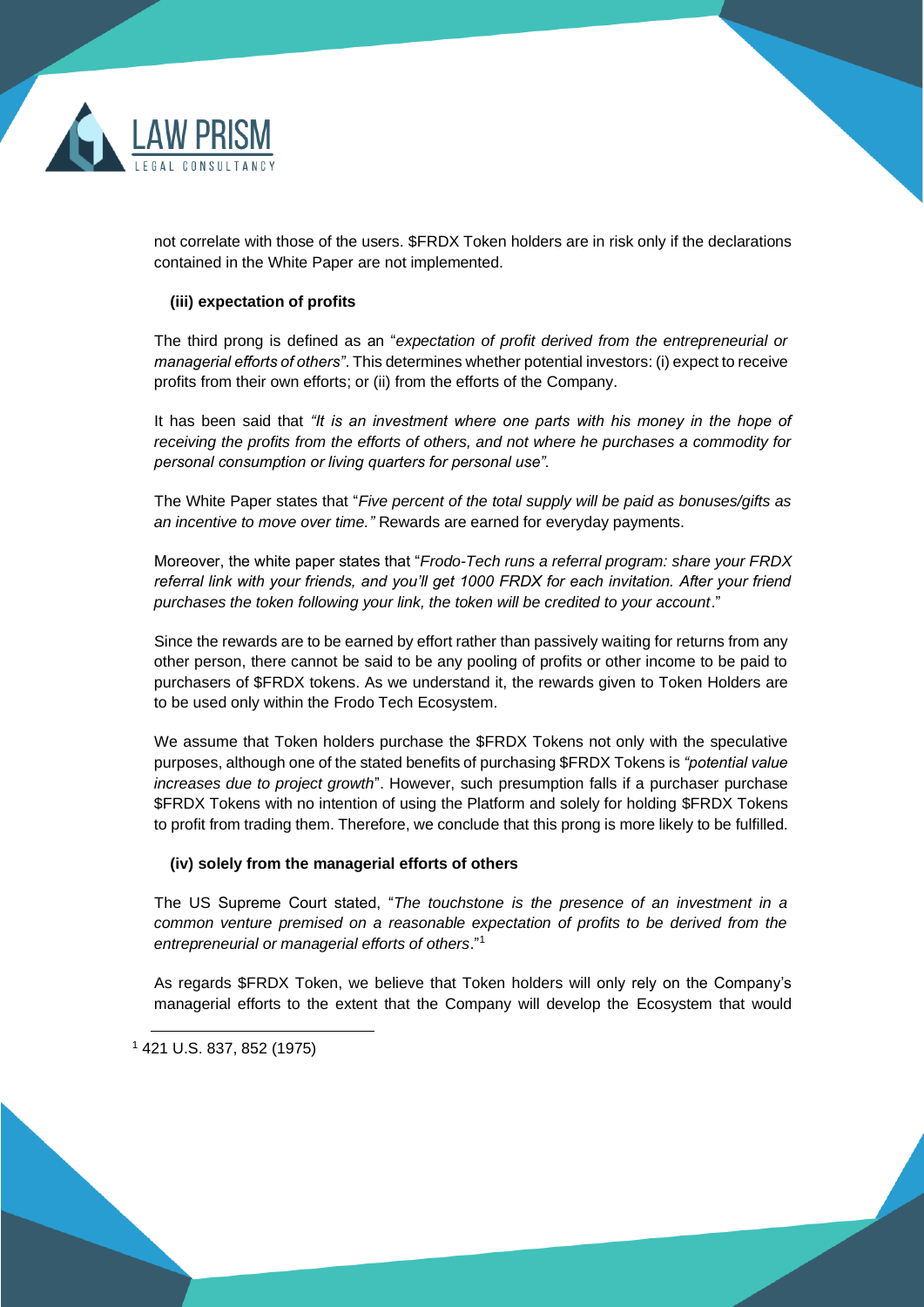

permit users to transact within. All profit derived from the use of the Ecosystem shall be obtained from user's efforts. Consequently, this prong is not satisfied. However, this reasoning is based on the presumption that all users buy \$FRDX Tokens intending to use them within the Ecosystem and not for speculative purposes. If this presumption falls, and a token holder holds tokens and profit from reducing the total supply of Tokens instead, then, this prong will be satisfied.

#### <span id="page-7-0"></span>C. Summary and conclusion

The \$FRDX Token satisfies the first prong of the Howey Test. The second prong is not satisfied under both theories applied by US federal courts. Regarding the third prong, it is most likely satisfied such as the fourth and final prong of the Howey Test.

Consequently, since the \$FRDX Token does not satisfy all the four prongs of the Howey Test, in our opinion, the \$FRDX Token do not pass the US SEC's Howey Test as a security and is not subject to enforcement. However, in the interest of clarity, it should be noted that the Howey Test has not yet been directly applied by any court to a utility token. Therefore, the analysis set forth herein reflects only our opinion and assessment to the best of our ability. The conclusions reached herein can substantially change after a ruling on the matter is issued. A US court is the only body entitled to decide whether the \$FRDX Token is a security and subject to enforcement in the US.

## <span id="page-7-1"></span>**IV. FURTHER JURISDICTIONS**

We have studied the laws and caselaw in the most relevant jurisdictions for the subject matter including Germany, United Kingdom, Italy, Malta, Colombia and Argentina. Generally, they define a security as a collection of rights relating to a company. In view of such analysis, we are of the opinion that a Token with the following features may constitute a security token and would therefore be subject to regulation:

- a) Ownership interest in a legal person, including a general partnership;
- b) Equity interests; bonds; financial instruments
- c) share of profits and / or losses, or assets and / or liabilities;
- d) Status as a creditor or lender;
- e) Application for bankruptcy as a holder of interest on the capital or creditor;
- f) Holder of an obligation to repay the system or the legal entity issuing the Token; is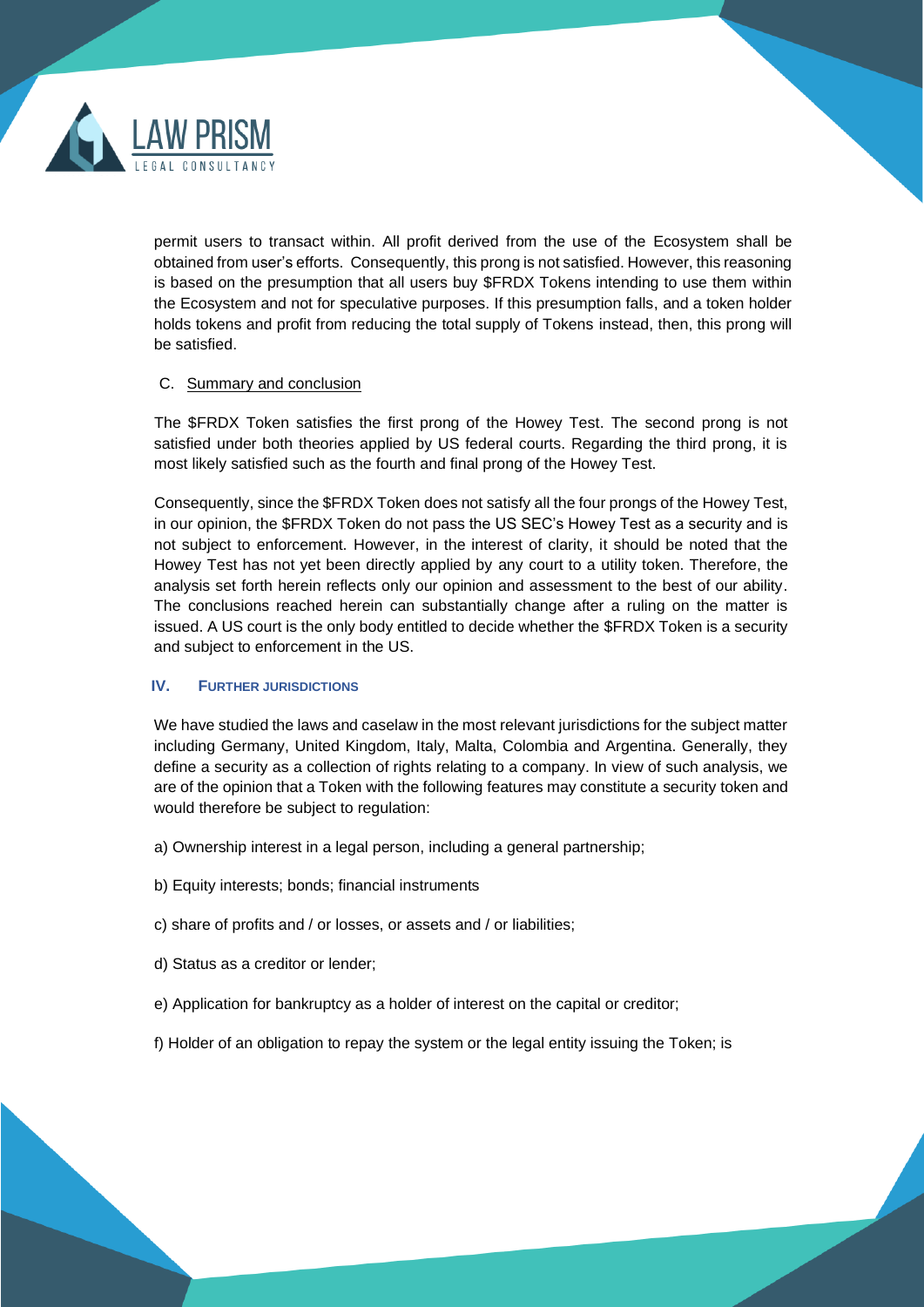

g) A feature that allows the holder to convert a non-security Token into a Token or instrument with one or more investment interests.

h) Voting rights in the company

On the other hand, it is our opinion that a Token with the following characteristics will be characterized as a utility Token or governance Token:

a) Rights to program, develop or create functionality for the Ecosystem;

- b) Ecosystem access and use;
- c) Rights to contribute to the work or governance of the Ecosystem;
- d) Right to purchase goods or services on the Ecosystem;
- g) Rights to sell goods or services on the Ecosystem;
- e) Voting rights in terms of features and functionality of the Ecosystem.

In the case of the \$FRDX Token, the key features of security tokens are not present since it does not entitle holders to an ownership interest over the Company, voting rights, profits nor liquidation rights. Furthermore, there is no "debt creditor" right against the company to claim a redemption of a Token's worth.

Consequently, it is our opinion that the \$FRDX Token will be likely characterized as a utility Token in most jurisdictions and, therefore, will not infringe local securities laws. However, it should be noted that the analysis set forth herein reflects only our opinion and assessment to the best of our ability. The competent bodies may come to a different conclusion.

#### <span id="page-8-0"></span>**V. CONCLUDING REMARKS**

As a logical conclusion of the foregoing, it follows that the \$FRDX Token has its own utility regardless of the company's resources and it does not correspond to the assets of the Company. The \$FRDX Token is merely a tool to access and use the functionalities of the Ecosystem. It is also clear from the White Paper that \$FRDX Token owners do not acquire ownership or equity of the company. As a consequence, we are of the opinion that the \$FRDX Token do not meet the Howey Test, are not securities or an otherwise regulated product or instrument and, therefore, should not be subject to any security enforcement in any jurisdiction and shall be classified as a utility Token.